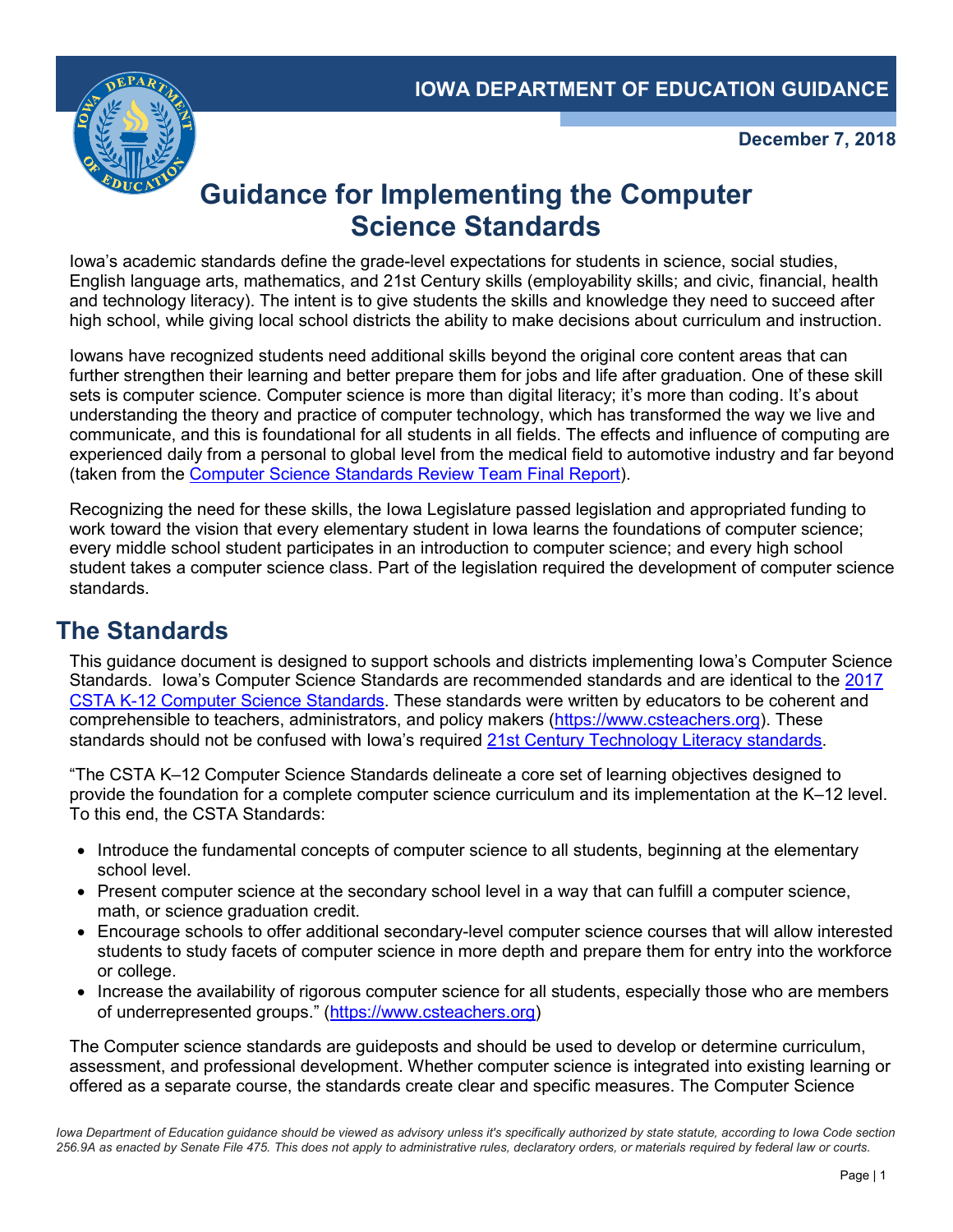Standards are correlated to the K12 CS Framework Core Concepts (i.e., what students should know) and Core Practices (i.e., what students should do).

#### The Concepts and Practices of the K-12 Computer Science Framework

| <b>Core Concepts</b>                                                                                                                                           | <b>Core Practices</b>                                                                                                                                                                                                                                                                                                  |  |  |
|----------------------------------------------------------------------------------------------------------------------------------------------------------------|------------------------------------------------------------------------------------------------------------------------------------------------------------------------------------------------------------------------------------------------------------------------------------------------------------------------|--|--|
| <b>Computing Systems</b><br>$1_{\cdot}$<br>2. Networks and the Internet<br>3. Data and Analysis<br>4. Algorithms and Programming<br>Impacts of Computing<br>5. | 1. Fostering an Inclusive Computing Culture<br>2. Collaborating Around Computing<br>3. Recognizing and Defining Computational Problems<br>4. Developing and Using Abstractions<br>5. Creating Computational Artifacts<br><b>Testing and Refining Computational Artifacts</b><br>6.<br>7. Communicating About Computing |  |  |

The CSTA Computer Science Standards are organized in grade bands. The grade bands are

| $K-2$     | ages 5-8   | Level 1A                                                                |
|-----------|------------|-------------------------------------------------------------------------|
| $3 - 5$   | ages 8-11  | Level 1B                                                                |
| $6 - 8$   | ages 11-14 | Level 02                                                                |
| $9 - 10$  | ages 14-16 | Level 3A                                                                |
| $11 - 12$ | ages 16-18 | Level 3B - intended for students who wish to pursue CS in HS and beyond |

These standards are also presented by a CSTA progression chart. The chart visually groups the standards by grade band, core concepts, and subconcepts.

Each standard has an identifier. The identifier is made up of the grade band, the core concept, and the standard number. For example identifier 1A-DA-06 is a K-2 standard in the core concept of Data Analysis, and is standard number 6. The CSTA Standards also can be filtered and sorted by level, concept, subconcept, and practice. By expanding a standard clarifying statements and examples are visible.

| <b>Standard</b>                                                                                                                                                                                                                                                                                                                                                                                                                                                                                                                                                                | <b>Concept</b>       | <b>Subconcept</b> | <b>Practice(s)</b> |
|--------------------------------------------------------------------------------------------------------------------------------------------------------------------------------------------------------------------------------------------------------------------------------------------------------------------------------------------------------------------------------------------------------------------------------------------------------------------------------------------------------------------------------------------------------------------------------|----------------------|-------------------|--------------------|
| Describe how internal and external<br>parts of computing devices function<br>to form a system                                                                                                                                                                                                                                                                                                                                                                                                                                                                                  | Computing<br>Systems | <b>Devices</b>    | Communicating      |
| Computing devices often depend on<br>other devices or components. For<br>example, a robot depends on a<br>physically attached light sensor to detect<br>changes in brightness, whereas the light<br>sensor depends on the robot for power.<br>Keyboard input or mouse click could<br>cause an action to happen because the<br>computer has a processor to evaluate<br>what is happening externally and<br>produce corresponding responses.<br>Students should describe how devices<br>and components interact using correct<br>terminology<br>Practice(s): Communicating About |                      |                   |                    |
|                                                                                                                                                                                                                                                                                                                                                                                                                                                                                                                                                                                | Computing: 7.2       |                   |                    |

Iowa Department of Education guidance should be viewed as advisory unless it's specifically authorized by state statute, according to Iowa Code section *256.9A as enacted by Senate File 475. This does not apply to administrative rules, declaratory orders, or materials required by federal law or courts.*